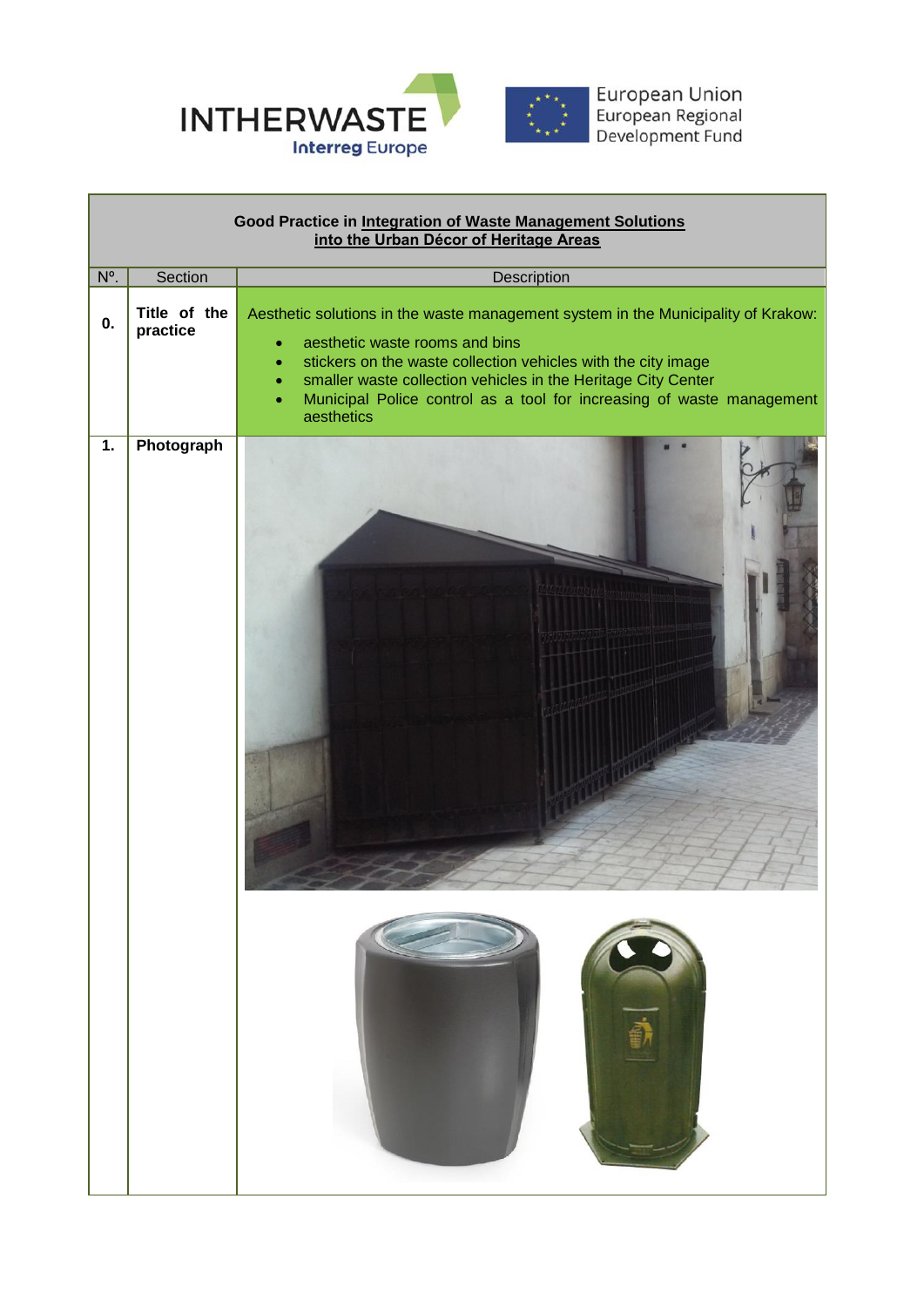

| Municipal Cleaning Company,<br>rzecznik@mpo.krakow.pl,                                                                                                                                                                                                                                                                                                                                                                                                                                                     |  |  |
|------------------------------------------------------------------------------------------------------------------------------------------------------------------------------------------------------------------------------------------------------------------------------------------------------------------------------------------------------------------------------------------------------------------------------------------------------------------------------------------------------------|--|--|
|                                                                                                                                                                                                                                                                                                                                                                                                                                                                                                            |  |  |
|                                                                                                                                                                                                                                                                                                                                                                                                                                                                                                            |  |  |
| 1 August 2013 – Municipal Police and Municipal Cleaning Company control launch                                                                                                                                                                                                                                                                                                                                                                                                                             |  |  |
|                                                                                                                                                                                                                                                                                                                                                                                                                                                                                                            |  |  |
|                                                                                                                                                                                                                                                                                                                                                                                                                                                                                                            |  |  |
|                                                                                                                                                                                                                                                                                                                                                                                                                                                                                                            |  |  |
|                                                                                                                                                                                                                                                                                                                                                                                                                                                                                                            |  |  |
| 768 000 - inhabitants of the Municipality of Krakow (including 1536 inhabitants of                                                                                                                                                                                                                                                                                                                                                                                                                         |  |  |
| <b>Description of the practice</b>                                                                                                                                                                                                                                                                                                                                                                                                                                                                         |  |  |
| Origin:                                                                                                                                                                                                                                                                                                                                                                                                                                                                                                    |  |  |
| In 1978, the Old Town with Wawel, Kazimierz and Stradom was included in the UNESCO World<br>Heritage List. Over 12 000 000 tourists visit The Municipality of Krakow every year. That is why the<br>Municipality needs to cope with the aesthetic aspect of the city, including the waste management<br>field e.g. aesthetic trash bins (BELWEDER and TALLIN types) and waste rooms (iron, panel, net<br>types).                                                                                           |  |  |
| A waste collection in the Heritage City Center is handled by smaller waste collection vehicles,<br>Because of a high tourist traffic. It improves the aesthetic value of the city and tourists' comfort.                                                                                                                                                                                                                                                                                                   |  |  |
| Several cultural events take place in the Heritage City Center, e.g. Christmas market or Dumplings<br>Festival. During the events trash bins are covered by a wooden housing. It perfectly composes with<br>wooden market stalls.                                                                                                                                                                                                                                                                          |  |  |
| The Municipal Cleaning Company – the administrator of the waste management system in the<br>Municipality of Krakow has waste collection vehicles fleet which identify itself with the Municipality<br>thanks to sticker on the waste collection and cleaning vehicles which presents the Main Square with<br>the most important monuments.                                                                                                                                                                 |  |  |
| In the structure of the Municipal Cleaning Company Department of Control of the Waste Management<br>System was separated. Two control specialists are assigned to each sector in a cooperation with the<br>Municipal Police. It helps to maintain a proper look of the containers placed in the waste rooms and<br>forces owners of properties to keep them in a good condition. The right technical condition of the<br>bring-in sites is controlled by two inspectors of the Municipality of Krakow too. |  |  |
|                                                                                                                                                                                                                                                                                                                                                                                                                                                                                                            |  |  |
| Aesthetics in the field of waste management in the Municipality of Krakow increases. In 2016 year<br>the Municipal Cleaning Company on behalf of the Municipality of Krakow purchased 1100 Tallin type                                                                                                                                                                                                                                                                                                     |  |  |
|                                                                                                                                                                                                                                                                                                                                                                                                                                                                                                            |  |  |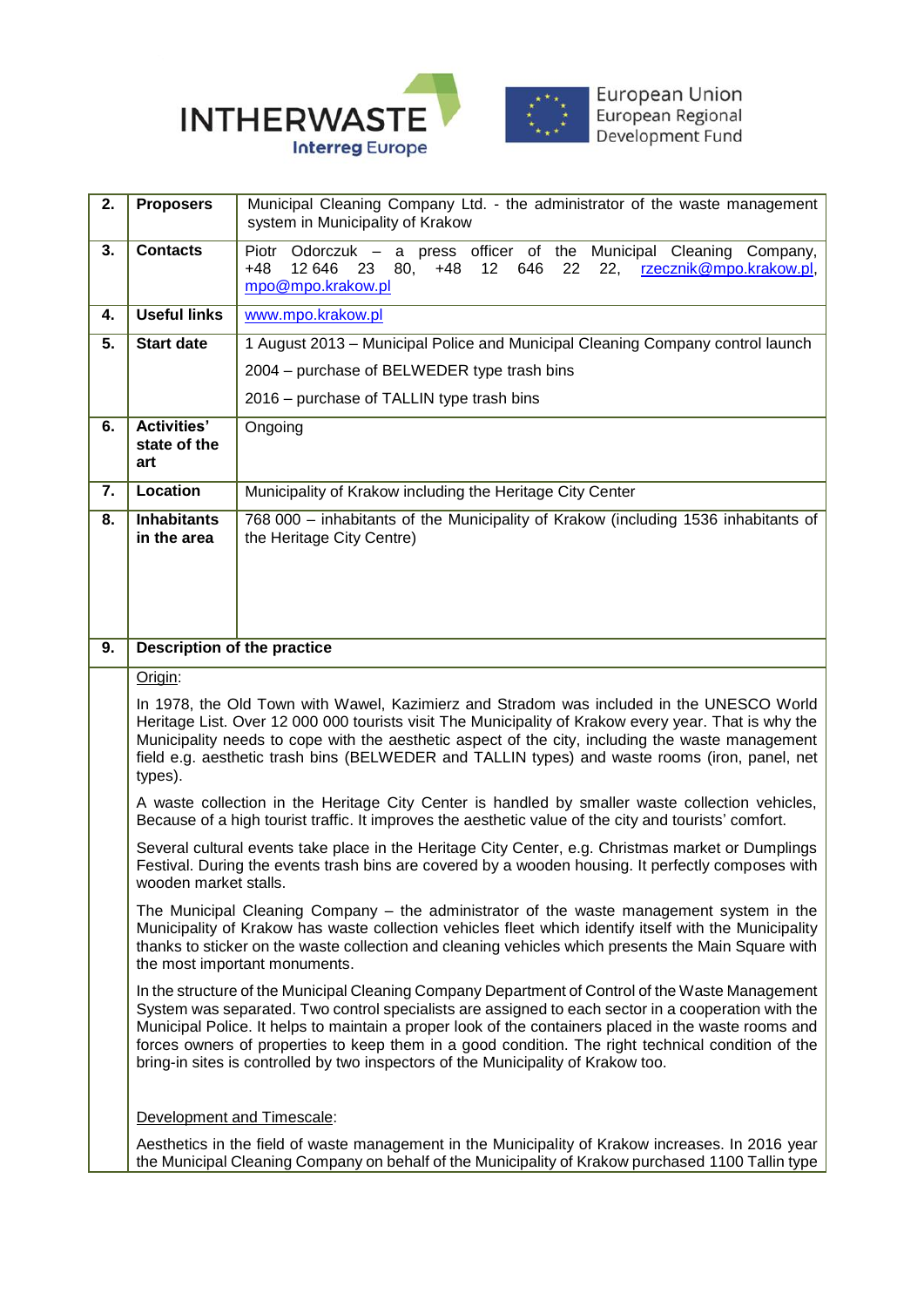

trash bins, which improved the aesthetics of the city. Newer and more aesthetic waste rooms emerge in the estates nowadays.

## Factors involved:

The administrator of the waste management system in the Municipality of Krakow – Municipal Cleaning Company is responsible for the purchase of trash bins, which invoices the Municipality of Krakow. Owners of properties are required to place containers to waste collection places in a way that facilitates selective waste collection.

Owners of properties (including housing co-operatives) are responsible also for building a waste room and keeping the room and containers in a good condition, which is under control of the Municipal Cleaning Company and Municipal Police workers.

## Legal framework:

The legal framework related to the waste management in the Municipality of Krakow includes: the law on maintaining cleanliness and order in municipalities and the act of local law – the Regulations of maintenance of the cleanliness and order in the Municipality of Krakow established by the Krakow City Council. Waste rooms regulations are included in the Regulations of maintenance of the cleanliness and order in the Municipality of Krakow and the Regulation of the Minister of Infrastructure on technical conditions to be met by buildings and their location. The Municipal Cleaning Company made an agreement with the Municipal Police on implementation and monitoring of compliance with the application of the Law on the maintenance of cleanliness and order in municipalities rules.

## Financial framework:

TALLIN type single trash bin cost – 1000 PLN (232 EUR). The total cost of the 1100 bins was around 1 000 000 PLN (~232 000 EUR).

BELWEDER type single trash bin cost – 4 450 PLN (~1 030 EUR)

Panel waste room cost – 7 500 PLN (~1750 EUR)

Average cost of the waste management controlling system Municipal Police side – 1 000 000 PLN/year (~232 000 EUR/year).

- 2015: 1 313 000 PLN (~305 000 EUR)
- 2016: 785 000 PLN (~182 000 EUR)

## **10. Results**

Proven results (through indicators) and possible success factors: The proven result of the control of the waste management in properties carried out by the Municipal Police and Municipal Cleaning Company are the amount delinquencies and fines imposed by the Municipal Police: - 2016: 3 609 controls, 1 118 delinquencies, 464 fines for the amount of 45 000 PLN (10 500 EUR) The success factors of the aesthetic solutions in the waste management system in the Municipality of Krakow are: – improving of the aesthetic of waste rooms and containers by providing control activities. – improves the comfort and satisfaction of tourists as well as the aesthetic value of the Heritage City Centre by using smaller waste collection vehicles

– increasing of the aesthetic of the city by aesthetic bins and waste rooms